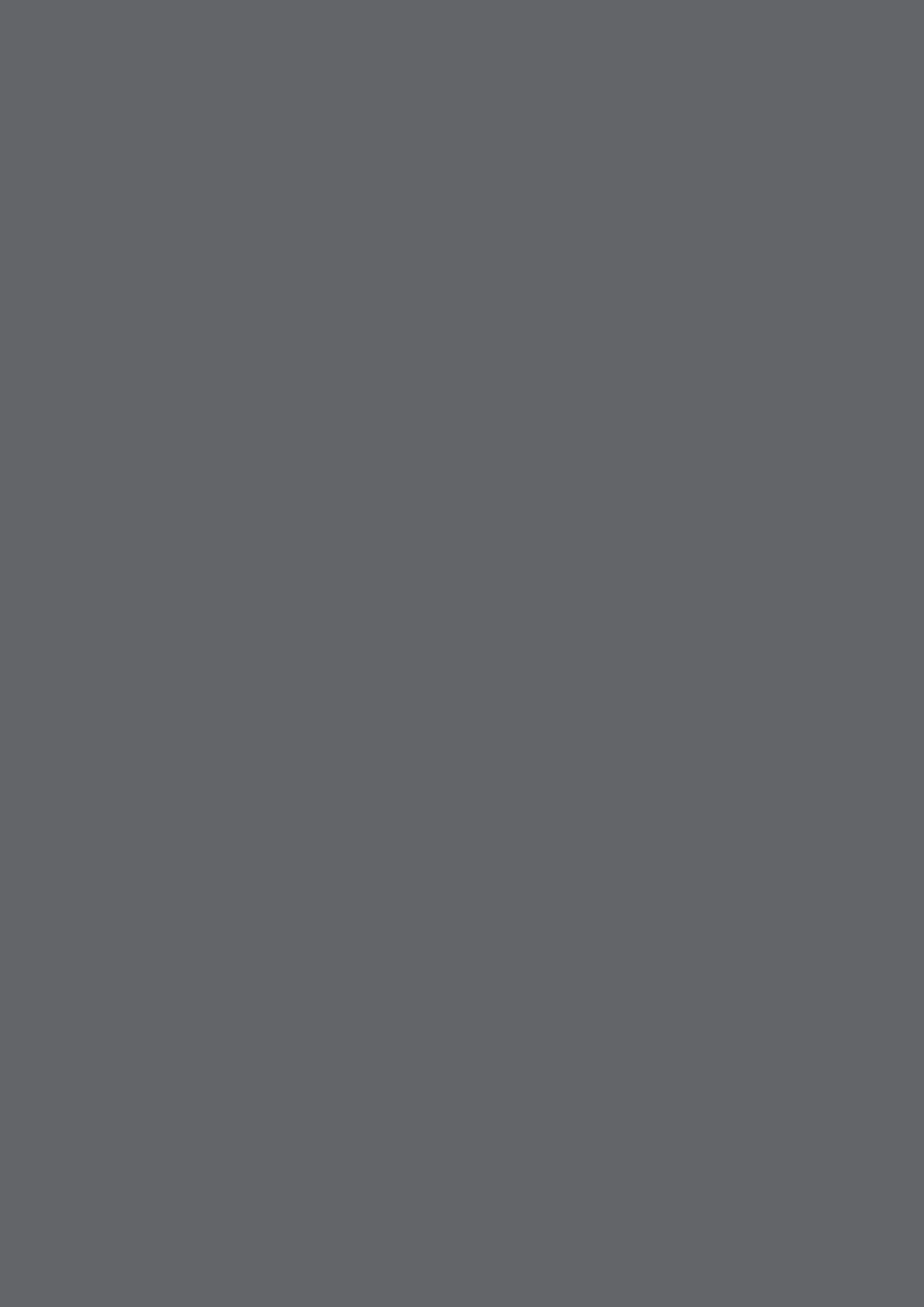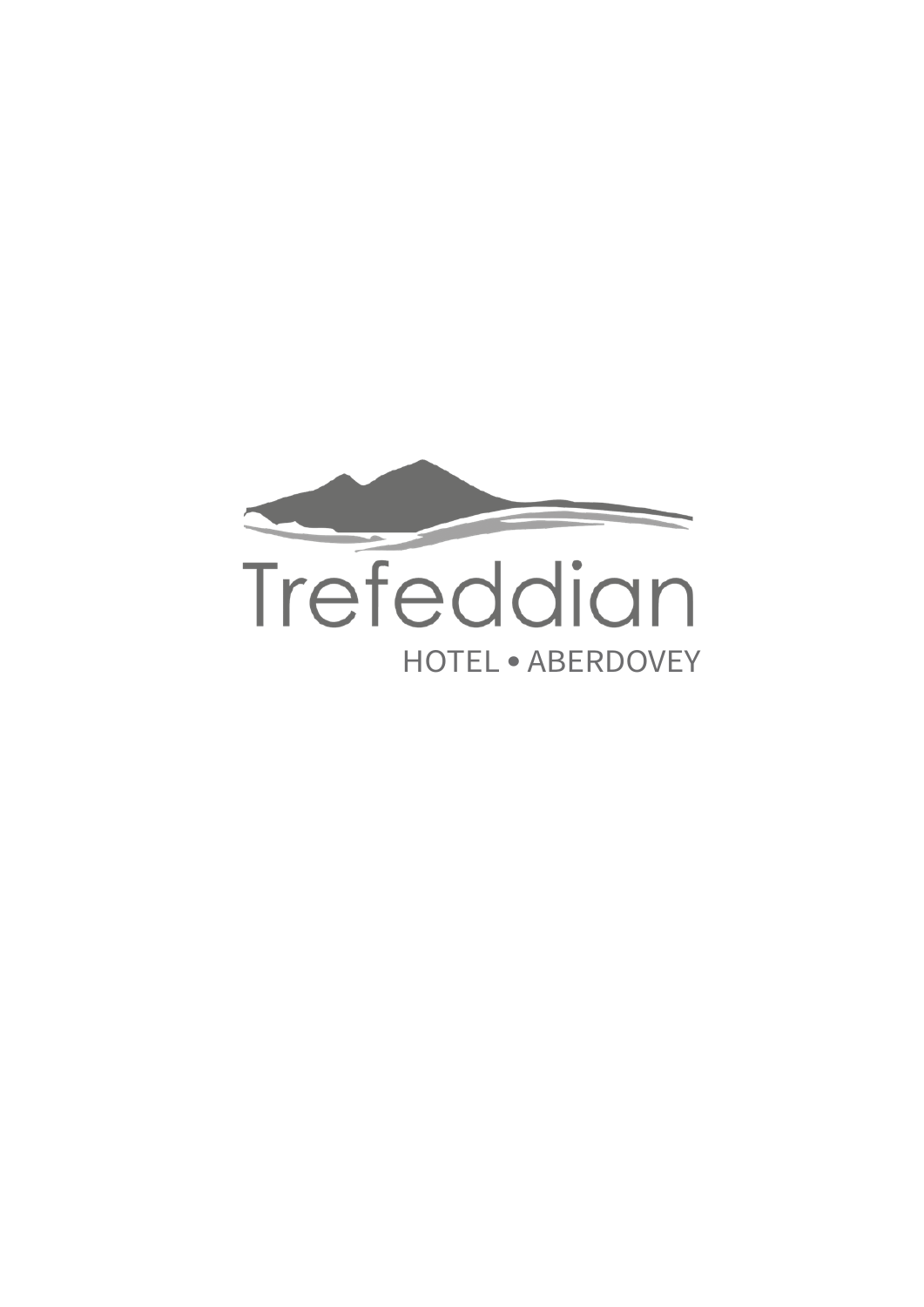

Welcome to our wine list which has been carefully compiled with help from our wine merchant, Tanners in Shrewsbury, to give a varied selection that we hope you will enjoy.



We have inclued some of our personal favourites that we wanted to share with you wherever you see this symbol.

Caroline & Tom Cave-Browne-Cave

Proudly owned by the Cave Family since 1907. "Tradition and Hospitality"



**House Selection**

This symbol next to a wine denotes that it is available by the glass. **See back page.**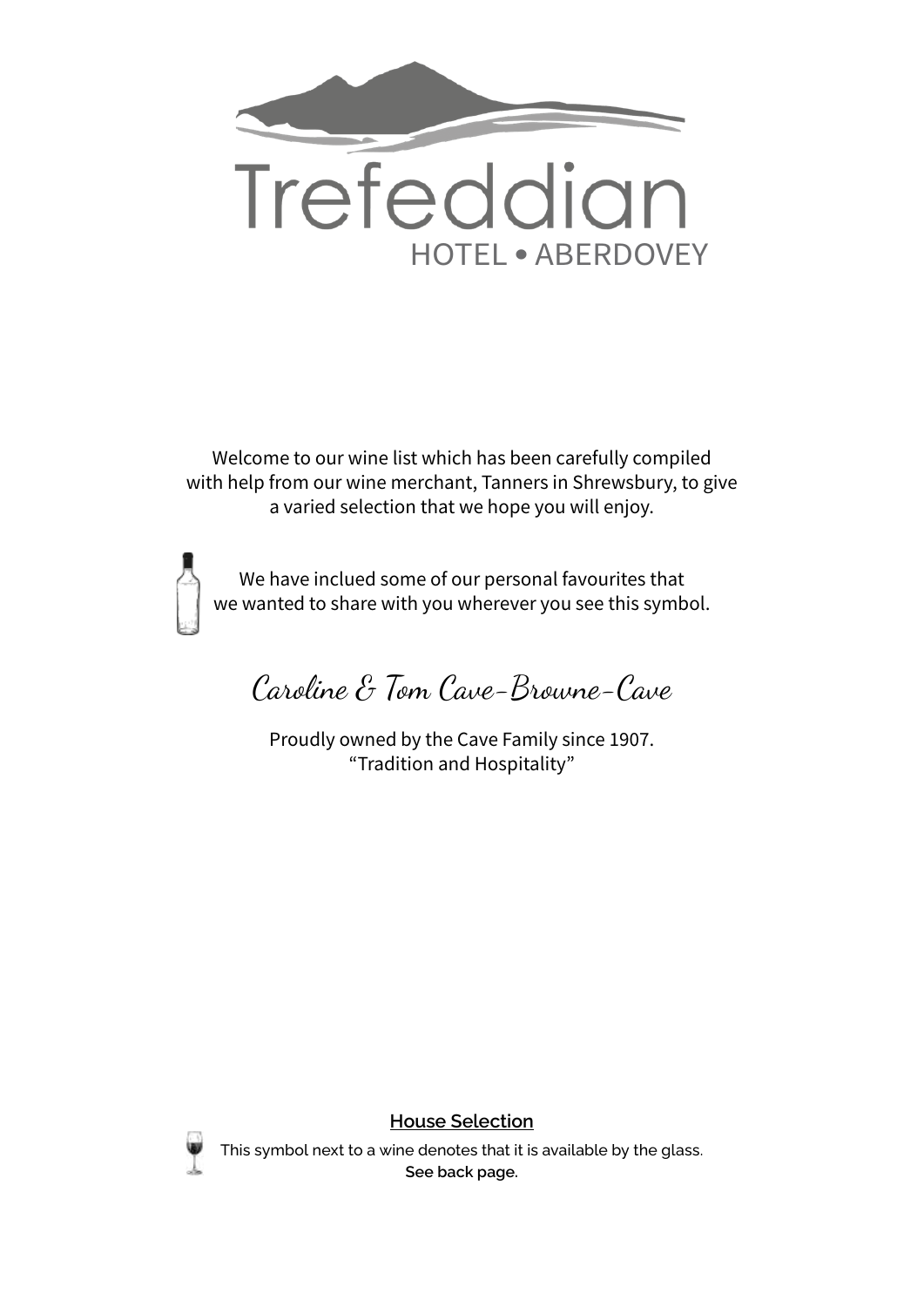### White Wines

#### **FRESH & CRISP DRY WHITES**

| <sup>01</sup> Tanners Sauvignon, Pays d'Oc, France 11.5% ABV<br>A superb Sauvignon with good fresh, grassy fruit - a lovely drink. |                                                                                                                                                                                                                                                                 |  | £27 |
|------------------------------------------------------------------------------------------------------------------------------------|-----------------------------------------------------------------------------------------------------------------------------------------------------------------------------------------------------------------------------------------------------------------|--|-----|
|                                                                                                                                    | 02 Muscadet Sèvre-et-Maine Sur Lie, Domaine de la Chauvinière, France 12% ABV<br>Full of ripe fruit on the nose and palate, pears and citrus abound.                                                                                                            |  | £26 |
|                                                                                                                                    | <sup>03</sup> Picpoul de Pinet, Terre d'Eole, France 13% ABV<br>A lively palate showing excellent weight and citrus notes, a clean finish with saline touches.                                                                                                  |  | £27 |
|                                                                                                                                    | 04 Sancerre, André Dezat et Fils, France 13% ABV<br>Fine Sancerre, bone dry with a great depth of mineral and herbacous fruit.                                                                                                                                  |  | £34 |
|                                                                                                                                    | 05 Mâcon-Vergisson, Les Rochers, Domaine Guerrin & Fils, France 13.5% ABV<br>From one parcel of vines on top of the spectacular Vergisson escarpment<br>comes this delightfully mineral, 'bready', Chablis-style Mâcon. It's a great<br>fish or shellfish wine. |  | £30 |
|                                                                                                                                    | 06 Preciso Pinot Grigio, Terre Siciliane, Italy 12.5% ABV<br>Fresh and easy with juicy fruit, lemony hints and an attractive style.                                                                                                                             |  | £25 |
|                                                                                                                                    | <sup>07</sup> Bernon Albariño, Rias Baixas, Bodegas Aquitania, Spain 13% ABV<br>Creamy fruit with plenty of flavour and appealing underlying minerality.                                                                                                        |  | £28 |
|                                                                                                                                    | <sup>08</sup> Cape Elevation Vineyards 'Contour Path' Sauvignon Blanc, Elgin, South Africa 13.5% ABV<br>Elegant, Sancerre-style wine with good aromas and weight, attractive minerality and excellent balance.                                                  |  | £29 |
|                                                                                                                                    | <sup>O9</sup> Rocky Road Sauvignon/Semillon, Margaret River, McHenry Hohnen, Australia 12.5% ABV<br>Elegant elderflower and zesty lime notes meet juicy peach flavours.                                                                                         |  | £32 |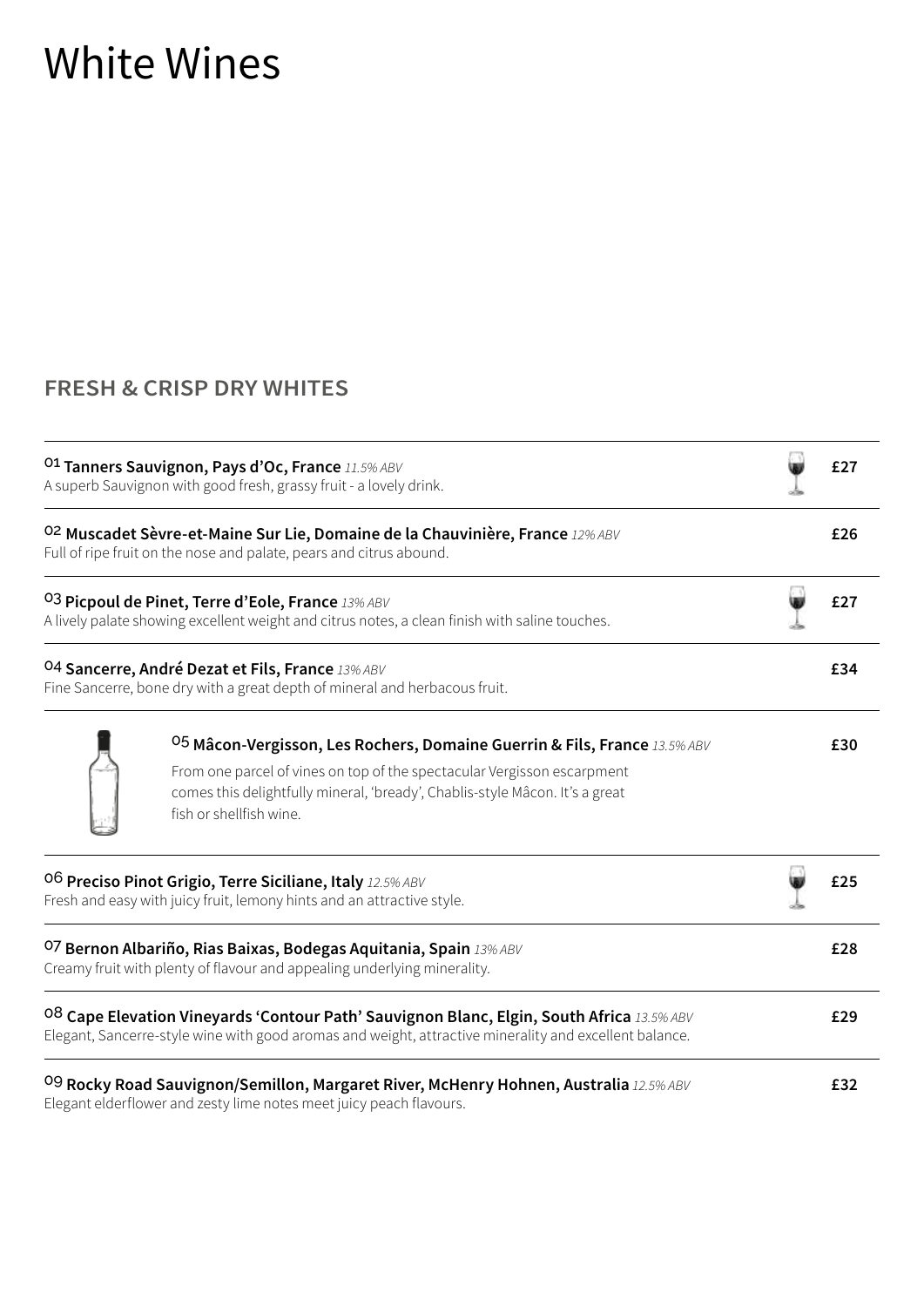### White Wines

#### **FRUITY, AROMATIC & ADVENTUROUS WHITES**

| <sup>10</sup> Glyndwr Dry, Welsh Regional Wine, Wales $11\%$ ABV<br>Well-balanced, floral and fruity with hints of citrus and apple. |                                                                                                                                                                                                                                                                                                                   | £32 |     |
|--------------------------------------------------------------------------------------------------------------------------------------|-------------------------------------------------------------------------------------------------------------------------------------------------------------------------------------------------------------------------------------------------------------------------------------------------------------------|-----|-----|
|                                                                                                                                      | 11 La Cabane Reserve Marsanne/Viognier, Pays d'Oc, France 12.5% ABV<br>A fresh and aromatic white with juicy fruit, suitable for all occasions.                                                                                                                                                                   |     | £25 |
|                                                                                                                                      | 12 Vouvray, Clos le Vigneau, Château Gaudrelle, France 13% ABV<br>Only just sweet with lovely acidity, so that at no time is it cloying. Delicately delicious.                                                                                                                                                    |     | £33 |
|                                                                                                                                      | 13 Henri Ehrhart Riesling, grand cru Kaefferkopf, Alsace, France 13% ABV<br>The Kaefferkopf vineyard at Ammerschwihr is renowned for its elegant, mineral Rieslings<br>and was upgraded to a well merited grand cru status in 2007. Fragrant and powerful with<br>intense, juicy, lime fruit and fine minerality. |     | £31 |
|                                                                                                                                      | 14 Piesporter Michelsberg, Moselland, Germany 8.5% ABV<br>Typically light on its feet, with a fresh grapey character.                                                                                                                                                                                             |     | £25 |
|                                                                                                                                      | <sup>15</sup> Fernanda Cappello Friulano, Friuli Grave, Italy 12.5% ABV<br>Floral notes on the nose with melon and fresh mown grass; soft, round palate with apple and spices.                                                                                                                                    |     | £27 |
|                                                                                                                                      | 16 Churton Sauvignon Blanc, Marlborough, New Zealand $13\%$ ABV<br>Ripe passion fruit and mango with a subtle mineral finish.                                                                                                                                                                                     |     | £34 |
|                                                                                                                                      | <sup>17</sup> Kumeu Village Hand Harvested Pinot Gris, Auckland, New Zealand 13% ABV<br>Rich and complex, this has a lovely floral quality and a luscious weight on the dry finish.                                                                                                                               |     | £29 |
|                                                                                                                                      | 18 Alto Los Romeros Gewurztraminer, Reserva, Valle Central, Chile 13% ABV<br>Pleasing intensity of fruit aromas with floral notes such as jasmine and<br>white roses. On the palate it is light, with vibrant acidity, and a<br>perfect balance.                                                                  |     | £25 |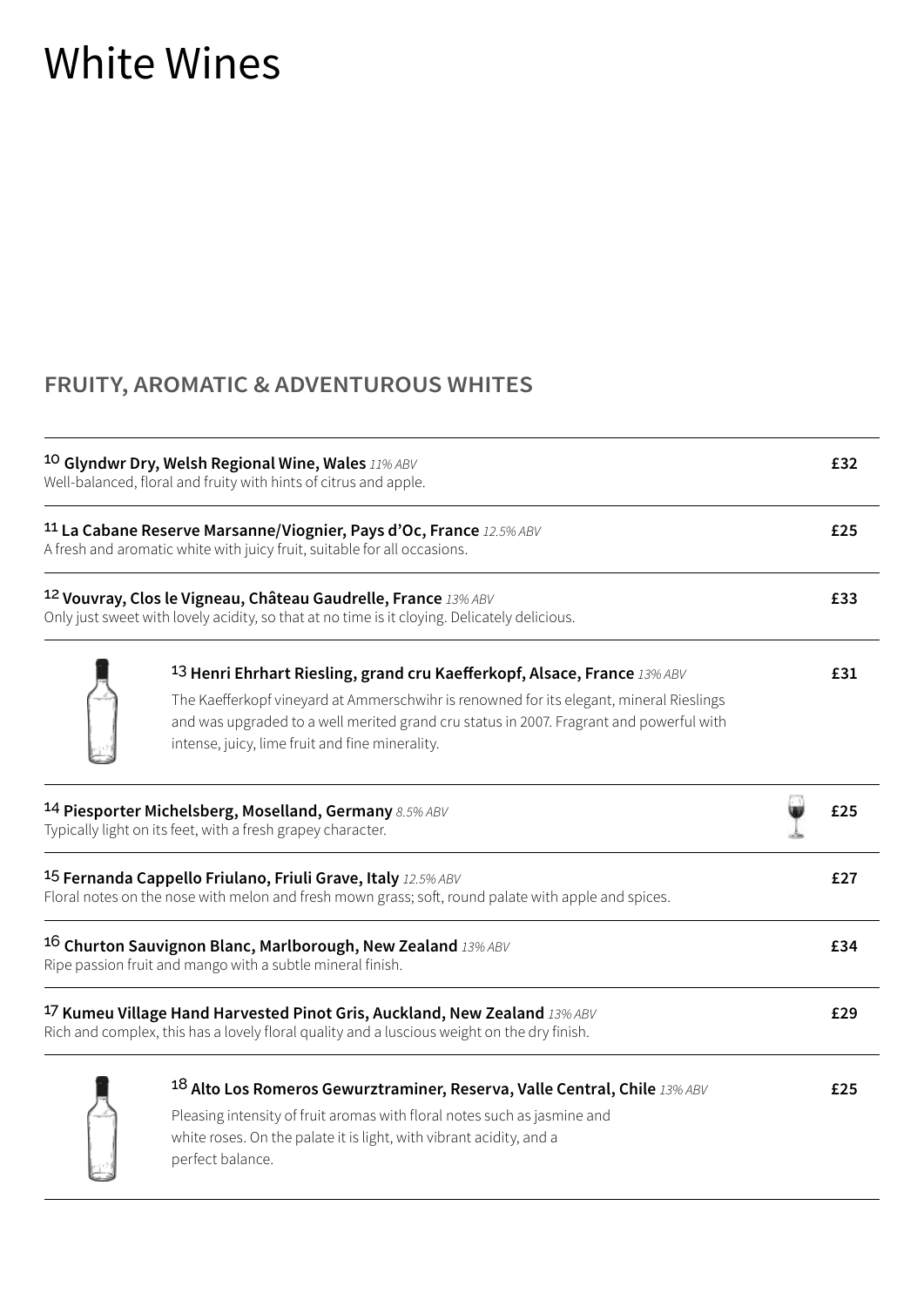### White Wines

#### **FULL FLAVOURED & OAKED DRY WHITES**

| <sup>19</sup> Chablis 1er cru Fourchaume, Les Valéry, Jean Durup, France 12.5% ABV<br>Baked bread aromas and an intense palate characterise this superb Chablis. |                                                                                                                                                                                                                                                                                             | £45 |
|------------------------------------------------------------------------------------------------------------------------------------------------------------------|---------------------------------------------------------------------------------------------------------------------------------------------------------------------------------------------------------------------------------------------------------------------------------------------|-----|
|                                                                                                                                                                  | 20 Puligny-Montrachet vieilles vignes, Vincent Girardin, France 13% ABV<br>Gorgeous peach and greengage character, with perfectly balanced acidity.                                                                                                                                         | £87 |
| <sup>21</sup> Greco di Tufo, Loggia della Serra, Terredora Di Paolo, Italy 12.5% ABV<br>Almond and smoky aromas then succulent, sweet grapefruit palate.         |                                                                                                                                                                                                                                                                                             | £33 |
|                                                                                                                                                                  | 22 Rioja Vega Tempranillo Blanco, Rioja, Spain 13.5% ABV<br>This white variety is a mutation of Rioja's classic red Tempranillo grape and in good<br>hands makes a characterful white with subtle spice and good body, like a mix of<br>Chardonnay and Semillon with a tropical fruit note. | £31 |
|                                                                                                                                                                  | <sup>23</sup> Freedom Cross Chardonnay, Western Cape, Franschhoek Cellar, South Africa 13.5% ABV<br>Lightly oaked with flavours of lychee and melon and hints of butterscotch.                                                                                                              | £25 |
|                                                                                                                                                                  | <sup>24</sup> La Petite Ferme Viognier, Franschhoek, South Africa 14% ABV<br>Peach, frangipan and hints of spice characterise this complex white.                                                                                                                                           | £29 |
|                                                                                                                                                                  | 25 Churchill's Estates Branco, Douro, Portugal 12% ABV<br>Grapes grown at high altitude make this wine as fresh as fresh can be.<br>Biscuity and flavoursome, with a twist of lime. An outstanding example<br>of Portuguese wine.                                                           | £32 |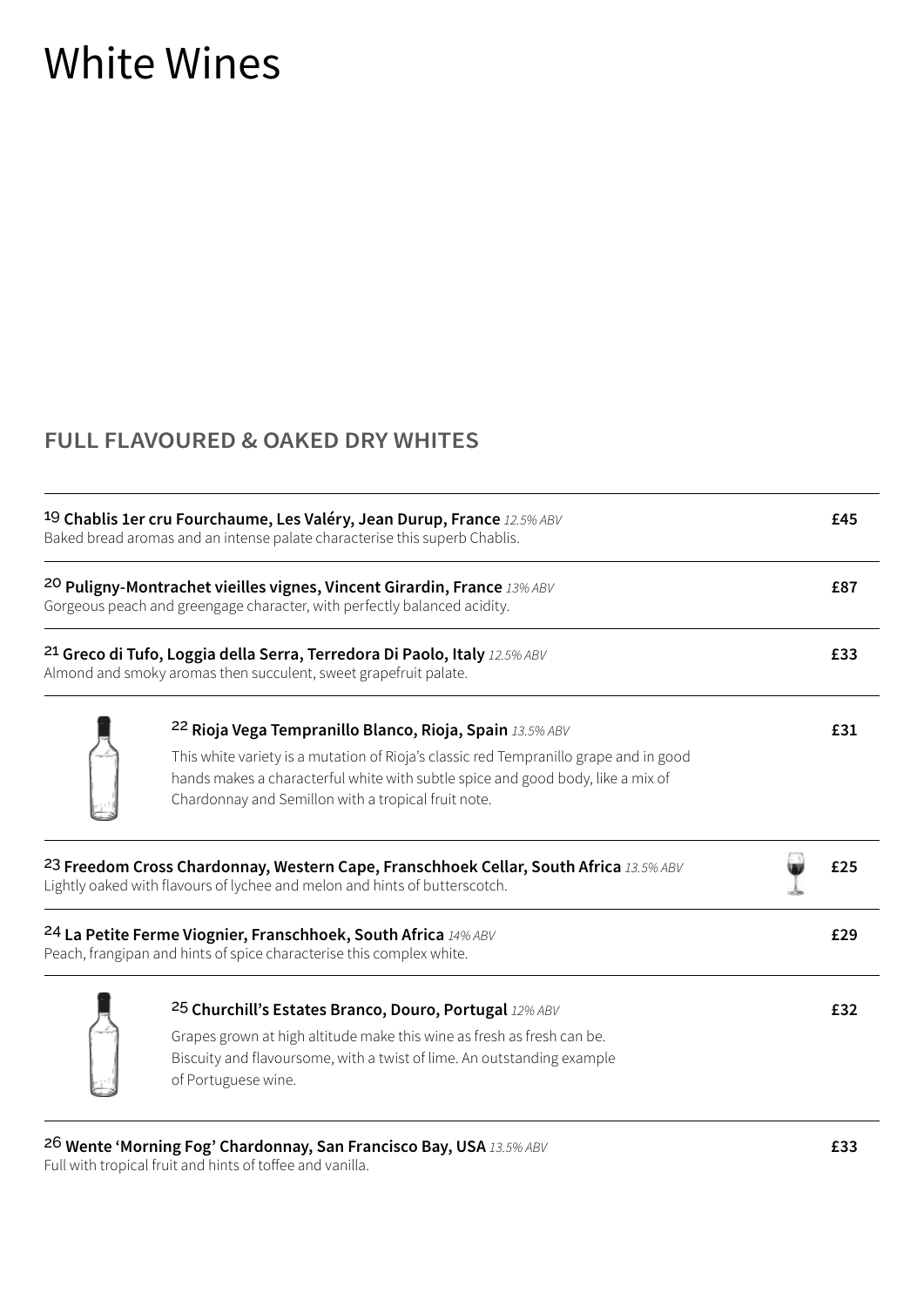### Red Wines

#### **FRUITY, LIGHT BODIED REDS**

| 27 Beaujolais, Jacques Charlet, France 13% ABV<br>Juicy and easy-drinking, floral notes and raspberry flavours.                                                                                        | £26 |
|--------------------------------------------------------------------------------------------------------------------------------------------------------------------------------------------------------|-----|
| 28 La Paleine, Cabernet Franc, Saumur Rouge (organic), France 14% ABV<br>Full of juicy, raspberry fruit flavours and fine acidity this is a light and refreshing red.                                  | £29 |
| <sup>29</sup> Fleurie, Domaine des Communaux, Jacques Charlet, France 13.5% ABV                                                                                                                        | £31 |
| Attractive, wild strawberry fruit is abundant in this wine, making it a particularly juicy<br>and good value example. Fleurie is the most famous of the ten superior, 'cru' villages of<br>Beaujolais. |     |
| 30 Bardolino Classico, Zeni, Italy 12.5% ABV<br>Pale appearance, juicy fruit and soft tannin, very easy drinking.                                                                                      | £26 |
| 31 Roero Roccapalea, Tibaldi, Italy 14.5% ABV                                                                                                                                                          | £40 |
| Plenty of bright fruit on the palate, cherries and red fruits, well balanced<br>tannins and a crisp, positive finish. Roero lies to the north of Alba,<br>along the Tanaro River.                      |     |
| 32 Pask Instinct Pinot Noir, Wairarapa, New Zealand 13.5% ABV<br>Succulent red and black fruit flavours. Good body and well balanced.                                                                  | £31 |
| 33 Los Coches Pinot Noir, Valle Central, Chile 13.5% ABV<br>Packed full of fresh red fruit character, this is classic New World Pinot from Chile.                                                      | £25 |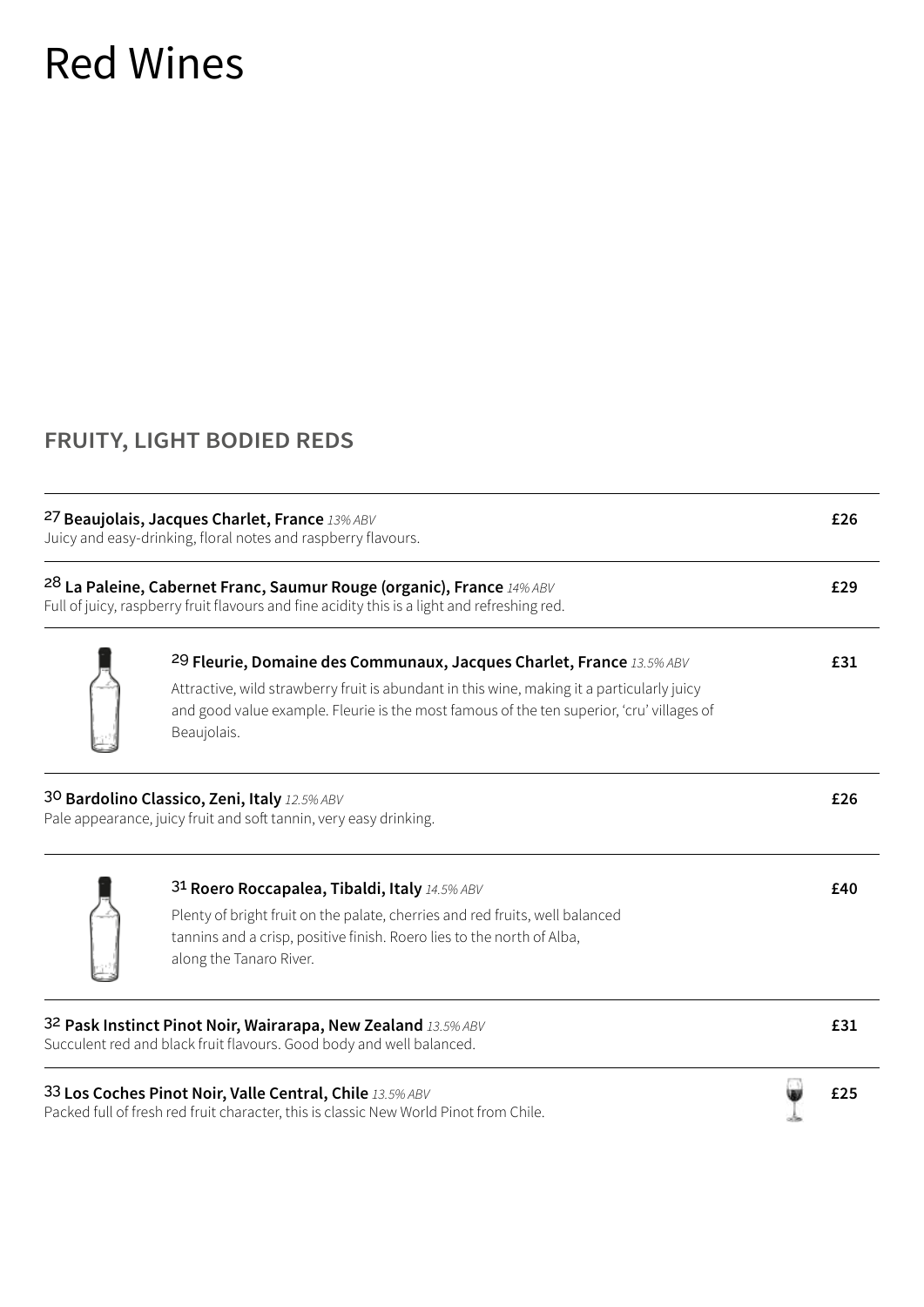### Red Wines

#### **JUICY, MEDIUM BODIED REDS**

| 34 Jean Balmont Merlot, Pays d'Oc, France 13.5% ABV<br>Bursting with ripe plummy fruit, hints of dark chocolate and spice. |                                                                                                                                                                                                                                                    | £25 |
|----------------------------------------------------------------------------------------------------------------------------|----------------------------------------------------------------------------------------------------------------------------------------------------------------------------------------------------------------------------------------------------|-----|
|                                                                                                                            | 35 Martinfort Carignan, Sélection Vieilles Vignes, Vin de France, France 12.5% ABV<br>Round, full and soft, with chunky fruit and great concentration from the old vines.                                                                          | £26 |
|                                                                                                                            | $36$ Côtes du Rhône, Vieilles Vignes, Cave Coteaux du Rhône, France 14% ABV<br>Spicy plum fruit and soft tannins. A well-balanced blend.                                                                                                           | £26 |
| 37 Château Semonlon, Haut-Médoc, France 13% ABV<br>Lovely, soft plum and crisp blackcurrant fruit, supple and fresh.       |                                                                                                                                                                                                                                                    | £31 |
|                                                                                                                            | 38 Château Montaiguillon, Montagne Saint-Emilion, France 14.5% ABV<br>This has a delicious supple red fruit character of plums,<br>blackcurrants and cherries backed up by good structure<br>and ripe tannins.                                     | £33 |
|                                                                                                                            | 39 Santenay, Vieilles Vignes, P & L Borgeot, France 13% ABV<br>An enjoyable wine, a touch gamey on the nose with fresh raspberry fruit, juicy and succulent.                                                                                       | £41 |
|                                                                                                                            | 40 Beaune 1er cru Clos des Marconnets, Domaine Chanson, France 13.5% ABV<br>Lovely fresh red fruited nose, very delicious damson and ripe black cherry, a charming wine.                                                                           | £69 |
|                                                                                                                            | 41 Montepulciano d'Abruzzo, Voluntè, Italy 12.5% ABV<br>Good cherry fruit, juicy and substantial. Easy-drinking and attractive.                                                                                                                    | £25 |
| 42 Vaza Crianza, Rioja, Spain 14% ABV<br>Spicy and floral with classic raspberry and strawberry fruit.                     |                                                                                                                                                                                                                                                    | £27 |
|                                                                                                                            | 43 Alto del Obre Reserva, Rioja, Spain 13.5% ABV<br>An intense and complex wine full of ripe blackberry and blueberry fruit with hints of<br>cassis, the initial fruit is followed by a subtle flavour of spices, cinnamon, vanilla and<br>cloves. | £31 |
|                                                                                                                            | 44 Santa Ema 'Select Terroir' Merlot Reserva, Maipo, Chile 13.5% ABV<br>Black and red fruits. Silky, well-balanced and positive on the finish.                                                                                                     | £27 |

#### 45 **L A Cetto Petite Sirah, Baja California, Mexico** *14% ABV* **£27**

Medley of fruit from redcurrants to blueberries. Silky tannins and good concentration.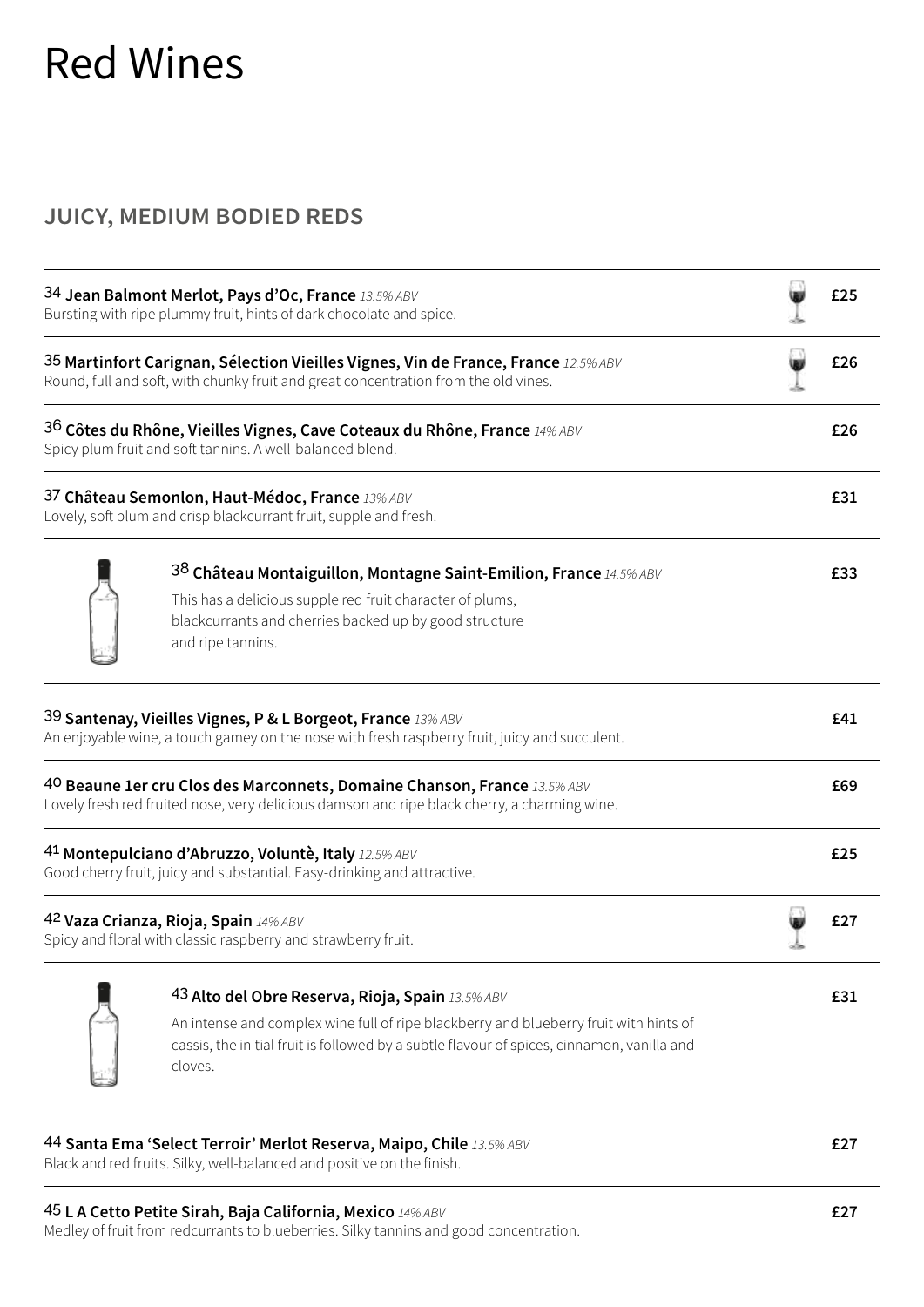### Red Wines

#### **RICH & FULL BODIED REDS**

| 46 Crozes-Hermitage, Coeur de Clairmont, France 13% ABV<br>Overt dark berry fruit over a background of soft spice. |                                                                                                                                                                                                                                                                                                            | £33 |     |
|--------------------------------------------------------------------------------------------------------------------|------------------------------------------------------------------------------------------------------------------------------------------------------------------------------------------------------------------------------------------------------------------------------------------------------------|-----|-----|
|                                                                                                                    | 47 Valpolicella Ripasso Superiore, Marogne, Zeni, Italy 14% ABV<br>A "little Amarone", made similarly, intense flavours of black cherries and berries.                                                                                                                                                     |     | £34 |
|                                                                                                                    | $48$ Viña Magna Crianza, Ribera del Duero, Dominio Basconcillos, Spain 15% ABV<br>A lovely, balanced wine with red fruits on the palate which has good intensity and some hints of chocolate.                                                                                                              |     | £43 |
|                                                                                                                    | 49 Tons de Duorum Tinto, Douro, Portugal 13.5% ABV<br>Very pretty, round and soft, juicy black plums and black pepper.                                                                                                                                                                                     |     | £26 |
|                                                                                                                    | 50 Massaya 'Le Colombier', Bekaa Valley, Lebanon 14.5% ABV<br>Spicy notes with ripe, meaty, blackberry and red fruits, and a touch of chocolate. This<br>supple, round wine is from an exciting French-Lebanese collaboration, which owns<br>vineyards at an altitude of 1,000 metres in the Bekaa Valley. |     | £32 |
|                                                                                                                    | 51 La Petite Ferme Cabernet Sauvignon, Franschhoek, South Africa 14% ABV<br>Morello cherry and blackcurrant fruit combine with leather and cigar box notes.                                                                                                                                                |     | £32 |
|                                                                                                                    | 52 Sunnycliff Shiraz, Victoria, Australia 14.5% ABV<br>Chunky red with sweet, brambly fruit and chocolaty flavours.                                                                                                                                                                                        |     | £25 |
|                                                                                                                    | 53 Margan Ceres Hill Barbera, Hunter Valley, Australia 13.5% ABV<br>A big, full bodied red, full of black cherry fruit and spice, star anise and allspice.<br>The wine has a lovely savoury character and a refreshing juicy finish but with<br>lots of depth and concentration.                           |     | £34 |
|                                                                                                                    | 54 Las Pampas Malbec, Mendoza, Argentina 14% ABV<br>Rich, full red with damson and plum fruits. Soft oak and tannins.                                                                                                                                                                                      |     | £26 |
|                                                                                                                    | 55 Bodega Piedra Negra Reserve Malbec, Mendoza, Lurton, Argentina 14.5% ABV<br>Smoky, spicy, black fruits, damson and morello cherry. Great balance.                                                                                                                                                       |     | £32 |
|                                                                                                                    | 5 <sup>6</sup> Bogle Vineyards Petite Sirah, California, USA 14.5% ABV                                                                                                                                                                                                                                     |     | £36 |

Full-throttle red loaded with jammy berry fruit, currants and spice.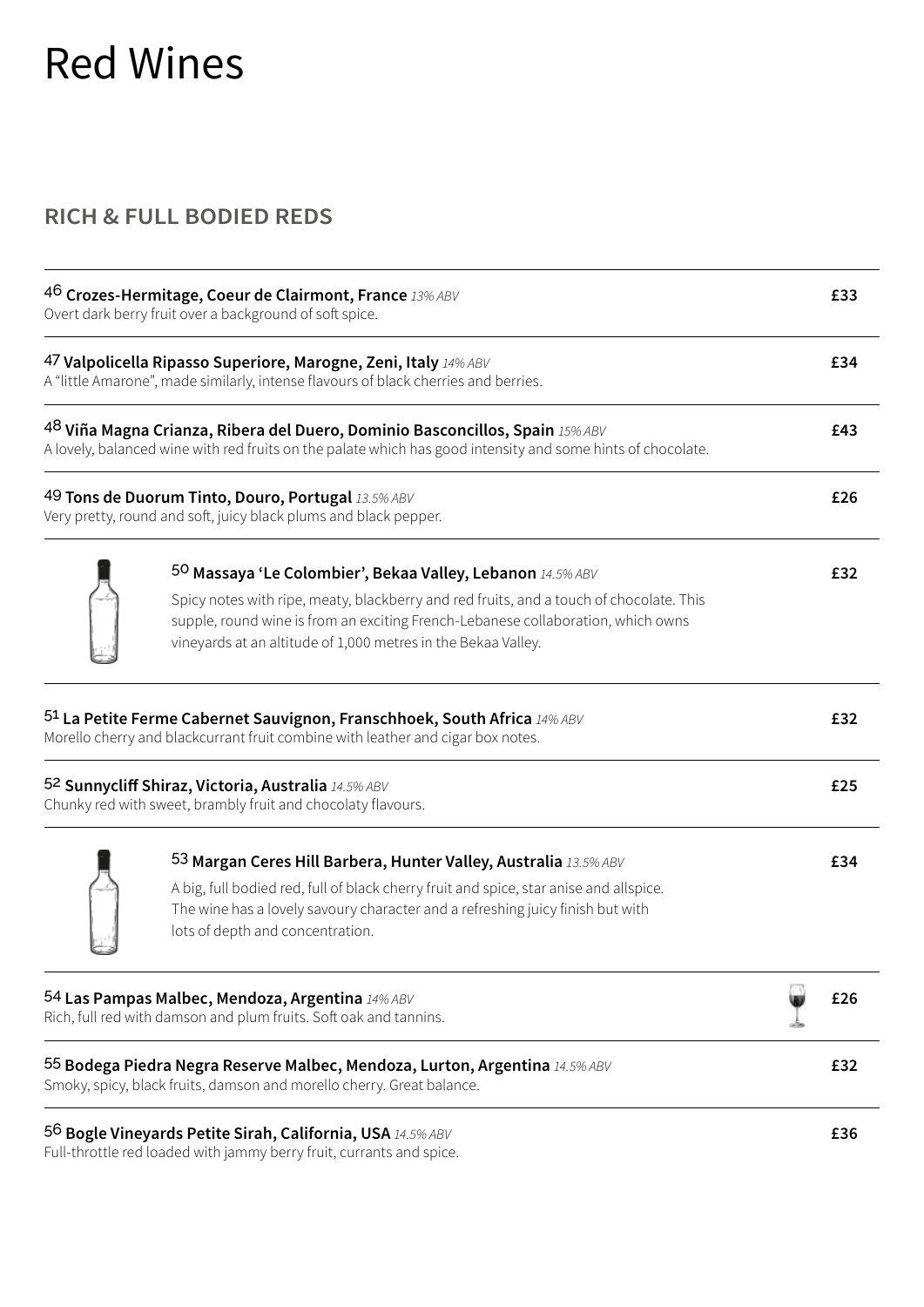## Rosé Wines

| 57 Jean Balmont Cabernet Franc Rosé, Vin de France, France 12% ABV<br>A charming strawberry scented rosé with freshness and delicacy.<br>58 Piquepoul Rosé, Coteaux d'Ensérune, Foncalieu, France 13% ABV<br>Beautifully delicate rosé with floral notes of rose petals and lovely zesty fruit. |                                                                                                                                                                                                                                                                              | £27 |
|-------------------------------------------------------------------------------------------------------------------------------------------------------------------------------------------------------------------------------------------------------------------------------------------------|------------------------------------------------------------------------------------------------------------------------------------------------------------------------------------------------------------------------------------------------------------------------------|-----|
|                                                                                                                                                                                                                                                                                                 |                                                                                                                                                                                                                                                                              |     |
|                                                                                                                                                                                                                                                                                                 | 60 Pato Torrente Rosé, Valle Central, Chile 12.5% ABV<br>Off-dry with plenty of strawberry flavours and lively, refreshing acidity.                                                                                                                                          |     |
|                                                                                                                                                                                                                                                                                                 | <sup>61</sup> Bandol Rosé, Le Galantin, France 13.5% ABV<br>A fresh, lively rosé with gentle lemony aromas, a refreshing palate with flavours of<br>peaches and pears alongside a good underlying minerality. Brother and sister Jérôme<br>and Céline Pascal run the estate. | £32 |

### Alcohol Free Wines

| <sup>62</sup> Torres Natureo Alcohol Free Muscat, Penedès, Spain 0% ABV<br>A light medium dry white with some grapey fruit character.                       | £25 |
|-------------------------------------------------------------------------------------------------------------------------------------------------------------|-----|
| <sup>63</sup> Torres Natureo Alcohol Free Rosé Syrah/Cabernet, Penedès, Spain 0% ABV<br>Pale cherry-red wine with aromas of wild berries and red liquorice. | £25 |
| <sup>64</sup> Torres Natureo Alcohol Free Syrah, Penedès, Spain 0% ABV<br>Lively hedgerow fruit on a well balanced and juicy palate.                        | £25 |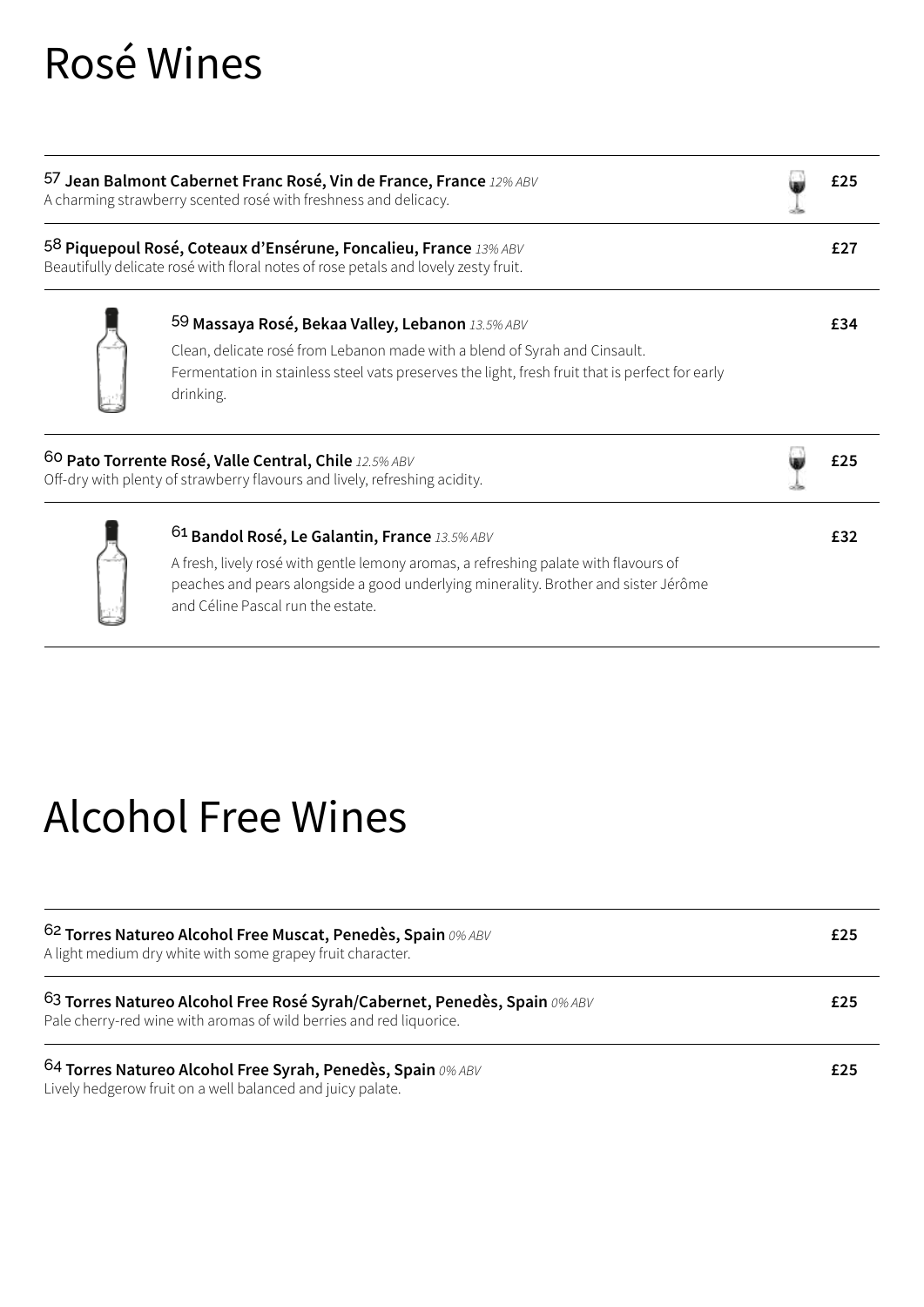## Sparkling Wines & Champagne

| <sup>65</sup> Tanners Prosecco Brut, Treviso, Italy $11\%$ ABV<br>Attractive, long and succulent with easy, creamy pear fruit. |                                                                                                                                                                                                                                                                                     | £28 |
|--------------------------------------------------------------------------------------------------------------------------------|-------------------------------------------------------------------------------------------------------------------------------------------------------------------------------------------------------------------------------------------------------------------------------------|-----|
|                                                                                                                                | <sup>66</sup> Bird in Hand Sparkling Rosé, Adelaide Hills, Australia 12.5% ABV<br>A softer style of fizz, with aromas and flavours of strawberries and cream.<br>There is a creamy, fine mousse and a light, elegant finish.<br>Simply delicious.                                   | £35 |
|                                                                                                                                | $67$ La Grande Marque Saumur Brut, France 12.5% ABV<br>Fresh and lively Saumur with elegant fruit and a good hint of maturity.                                                                                                                                                      | £30 |
|                                                                                                                                | 68 Ayala Brut Majeur, Champagne, France 12% ABV<br>Notably dry and mineral with a wonderfully fine mousse. Now owned by Bollinger.                                                                                                                                                  | £50 |
|                                                                                                                                | $69$ André Clouet Grande Réserve, Brut Champagne, Grand Cru à Bouzy, France 12% ABV<br>Rich and concentrated with excellent fruit, yet with surprising elegance for a champagne<br>containing only Pinot Noir, which thrives in the soils at Bouzy. Broad, complex and<br>biscuity. | £46 |

70 **Louis Roederer Vintage, Brut Champagne, France** *12% ABV* **£80** Exceptional, opulent champagne with rich notes of brioche, apple and cream.

# Dessert Wines & Port

| 71 Muscat de St-Jean-de-Minervois Tailhades, France - Half 15% ABV<br>Quite light, grapey, deliciously sweet, with a kick of lemony freshness. |                                                                                                                                                                                                                                                                                                            | £16 |
|------------------------------------------------------------------------------------------------------------------------------------------------|------------------------------------------------------------------------------------------------------------------------------------------------------------------------------------------------------------------------------------------------------------------------------------------------------------|-----|
|                                                                                                                                                | 72 Tanners Sauternes, France - Half 14% ABV<br>Full, rich and complex with honeyed flavours and good freshness.                                                                                                                                                                                            | £24 |
|                                                                                                                                                | 73 El Aziz, Vendemmia Tardiva, Sicilia, Fina, Italy - 50cl 14% ABV<br>Rich apricot and exotic fruit mix, this is a fascinating dessert wine from Sicily. Using late-<br>harvested Grillo grapes, talented winemaker Bruno Fina ensures it has that all-important<br>balance between sweetness and acidity. | £27 |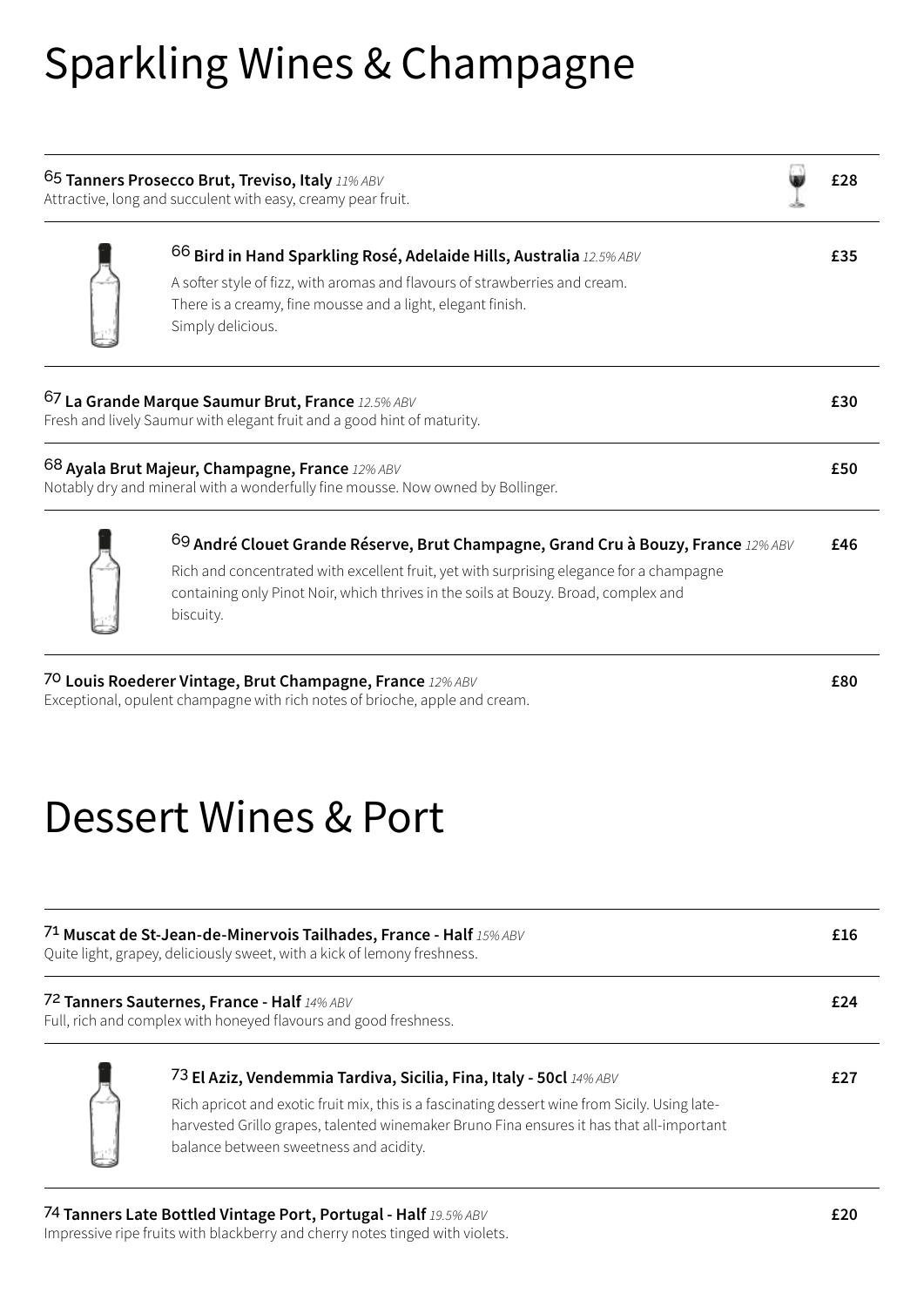| Wines by the Glass<br><b>WHITE WINES</b><br>175ml £7                                                                                                                           | <b>Bottle</b><br>$250ml$ £9 |
|--------------------------------------------------------------------------------------------------------------------------------------------------------------------------------|-----------------------------|
| <sup>01</sup> Tanners Sauvignon, Pays d'Oc, France 11.5% ABV<br>A superb Sauvignon with good fresh, grassy fruit - a lovely drink.                                             | £27                         |
| <sup>03</sup> Picpoul de Pinet, Terre d'Eole, France 13% ABV<br>A lively palate showing excellent weight and citrus notes, a clean finish with saline touches.                 | £27                         |
| O <sup>6</sup> Preciso Pinot Grigio, Terre Siciliane, Italy 12.5% ABV<br>Fresh and easy with juicy fruit, lemony hints and an attractive style.                                | £25                         |
| <sup>23</sup> Freedom Cross Chardonnay, Western Cape, Franschhoek Cellar, South Africa 13.5% ABV<br>Lightly oaked with flavours of lychee and melon and hints of butterscotch. | £25                         |
| 14 Piesporter Michelsberg, Moselland, Germany 8.5% ABV<br>Typically light on its feet, with a fresh grapey character.                                                          | £25                         |
| <b>ROSÉ WINES</b>                                                                                                                                                              |                             |
| 57 Jean Balmont Cabernet Franc Rosé, Vin de France, France 12% ABV<br>A charming strawberry scented rosé with freshness and delicacy.                                          | £25                         |
| 60 Pato Torrente Rosé, Valle Central, Chile 12.5% ABV<br>Off-dry with plenty of strawberry flavours and lively, refreshing acidity.                                            | £25                         |
| <b>RED WINES</b>                                                                                                                                                               |                             |
| 33 Los Coches Pinot Noir, Valle Central, Chile 13.5% ABV<br>A charming strawberry scented rosé with freshness and delicacy.                                                    | £25                         |
| 34 Jean Balmont Merlot, Pays d'Oc, France 13.5% ABV<br>Bursting with ripe plummy fruit, hints of dark chocolate and spice.                                                     | £25                         |
| 35 Martinfort Carignan, Sélection Vieilles Vignes, Vin de France, France 12.5% ABV<br>Round, full and soft, with chunky fruit and great concentration from the old vines.      | £26                         |
| 42 Vaza Crianza, Rioja, Spain 14% ABV<br>Spicy and floral with classic raspberry and strawberry fruit.                                                                         | £27                         |
| 54 Las Pampas Malbec, Mendoza, Argentina 14% ABV<br>Rich, full red with damson and plum fruits. Soft oak and tannins.                                                          | £26                         |
| <b>SPARKLING WINE</b>                                                                                                                                                          | 125ml                       |
| <sup>65</sup> Tanners Prosecco Brut, Treviso, Italy $11\%$ ABV                                                                                                                 | £7<br>£28                   |

Attractive, long and succulent with easy, creamy pear fruit.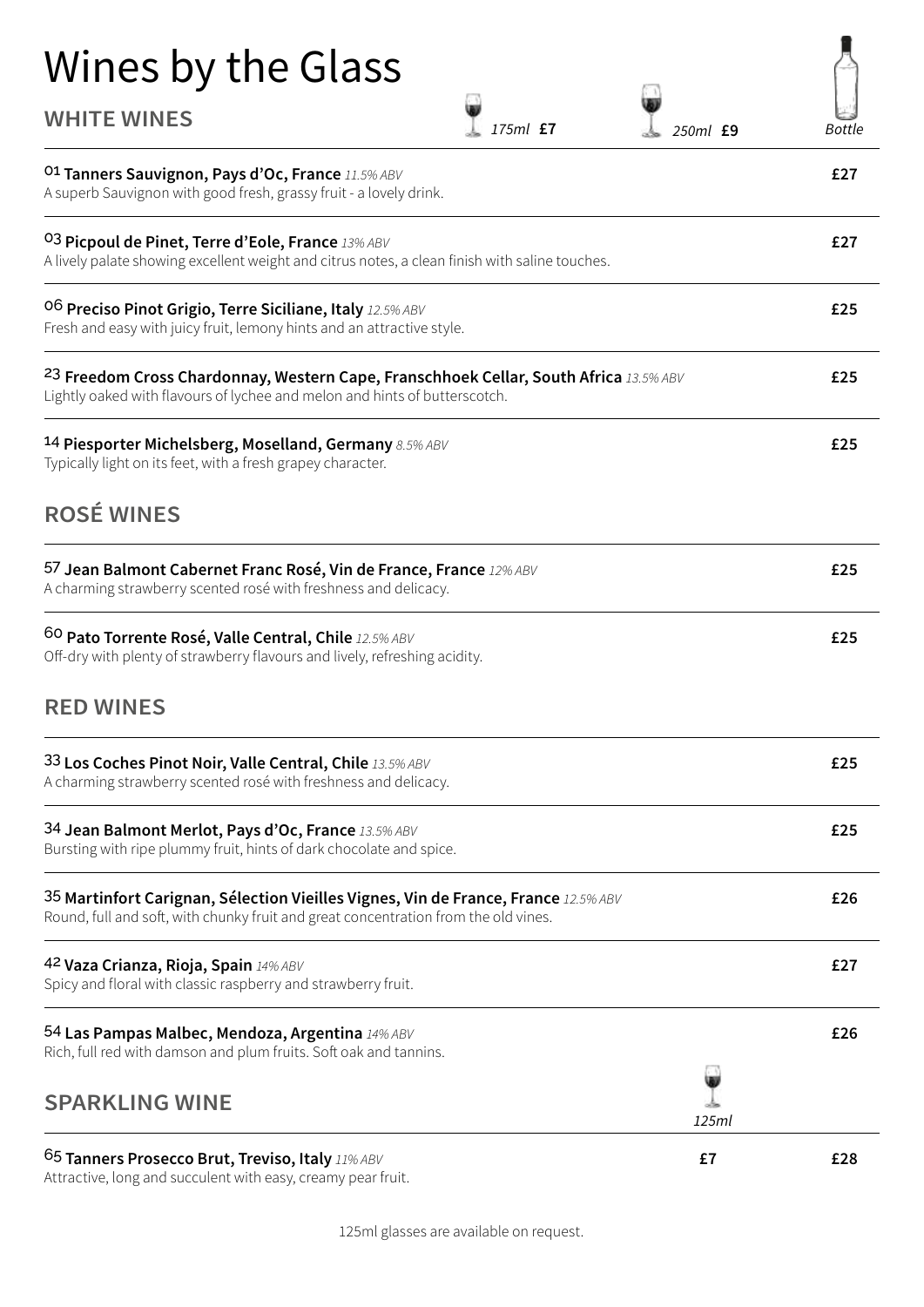